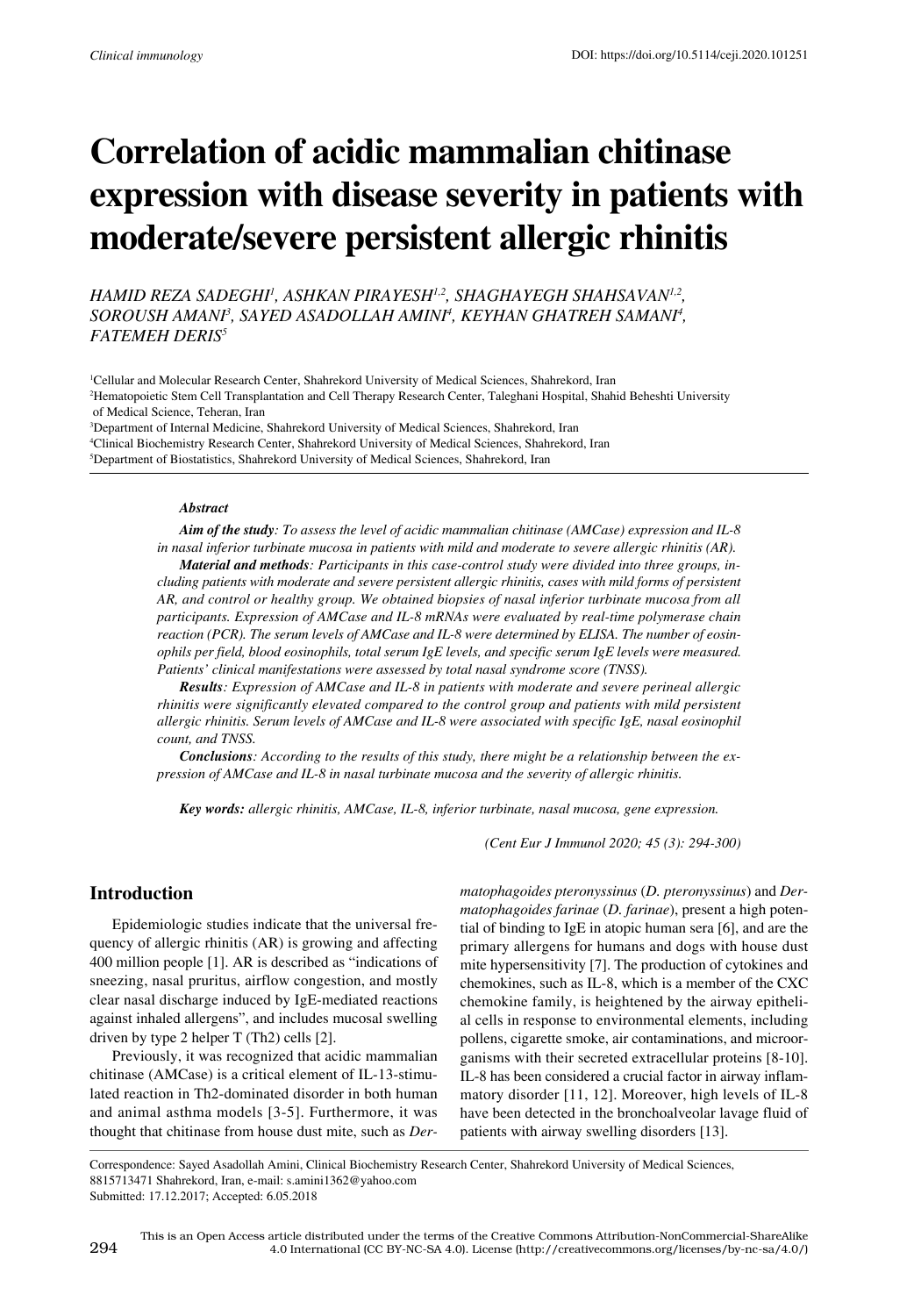Therefore, the present study was undertaken to:

Investigate the human serum expression levels of AM-Case and IL-8 in patients with moderate/severe persistent allergic rhinitis (M/S PAR) compared to patients with mild persistent allergic rhinitis (M PAR) and the control group.

Evaluate mRNA expression of AMCase and IL-8 in human inferior turbinate mucosa in patients with M/S PAR compared to its expression in patients with M PAR and the control group.

Determine the correlation between serum levels of AMCase and IL-8 as well as the correlation of each serum levels with various pathological parameters.

## **Material and methods**

#### **Subjects**

Patients were administered into three groups: M/S PAR (*n* = 30), M PAR (*n* = 30), and control (*n* = 30) groups. The selected patients presented with no history of nasal infection, allergy, smoking, and ongoing drug treatment. During surgery, inferior turbinate mucosal biopsies were obtained from all included patients. The diagnosis of AR was established on the basis of medical history and symptoms (i.e., sneezing, rhinorrhea, and nasal congestion occurring most days) lasting for at least 2 years, positive skin test results, and positive specific IgE ELISA test for house dust mite (Astra Biotech GmbH, Berlin, Germany). AR patients were classified as mild or moderate/severe persistent according to allergic rhinitis and its impact on asthma criteria [14]. Exclusion criteria consisted of current smoking status, medical history of asthma and recurrent infections of respiratory tract, and the use of anti-allergic drugs within 4 weeks prior the study. Before tissue specimens were obtained, all the protocols have been approved by the institutional review board at our institution, and all participants have signed a written informed consent. Venous blood samples were obtained from patients. Blood drawing, handling, and storage were performed by the same researchers. Some of the tissues were immediately frozen in liquid nitrogen and stored at –70 centigrade for the extraction of RNA, and some samples were paraphined for hematoxylin and eosin (H&E) staining. Four-millimeter punch nasal biopsies were collected from inferior turbinate of both patients and control groups. Biopsy specimens were submerged immediately in 10% buffered formalin and prepared for paraffin embedding. Paraffin blocks were cut into sections of four microns thick, which were mounted on glass slides. They were prepared for routine H&E staining for conventional histopathology (Table 1).

## **Real-time polymerase chain reaction analysis of AMCase and IL-8**

The total RNA was isolated from nasal tissue using Biozol reagent (BioFlux, Japan). The quantity and quality of RNAs were measured by spectrophotometry using wavelength absorption ratio (260/280). Some RNA samples (1 mg/ml) were coupled with DNase1(10 u/ml) for 30 min to avoid DNA contamination. Following the second RNA extraction, cDNA was produced in a 20 ml reaction tube from 1 mg total RNA (Thermo Fisher Scientific, Vilnius, Lithuania) with a random primer. The reactions were incubated at 25°C for 5 min, 42°C for 1 h, and 72°C for 5 min. The primer sequences, which were used for each gene included in the study are shown in Table 1. β-actin was used as the internal control. Expressions were determined by quantitative real-time polymerase chain reaction (PCR) using SYBR Green PCR master mix (Takara, Kyoto, Japan). A standard curve was established, and efficiency was determined for each set of primers. The determined efficiency was typically above 90%. The data were expressed as fold changes, using comparative cycle threshold (ΔΔct method). Relative gene expression was defined by the 2-ΔΔct method.

## **Assessment of AMCase and IL-8 levels by ELISA**

AMCase and IL-8 levels in serum of patients with M/S PAR, patients with M PAR, and controls were measured using ELISA as per the manufacturer's protocol (Abnova, Taipei, Taiwan). Data were expressed as ng/ml protein. Protein concentration was determined with the Starsat ELISA reader (Awarness, Phoenix, AZ, USA).

#### **Statistical analyses**

Statistical analyses were carried out using SPSS for Windows (IBM SPSS Statistics, IBM). One-way ANOVA, along with post-hoc Tukey's test was performed in order to evaluate whether the values obtained by real-time PCR and ELISA differ among the nasal mucosa of healthy controls and patients with mild and M/S PAR. Student's *t*-test was used to analyze the differences in specific IgE between M/S PAR and mild PAR. Correlations were assessed with Pearson's correlation test. A value of *p* < 0.05 was considered as statistically significant.

**Table 1.** Sequences of PCR primers

| $\beta$ -actin | Forward primer:<br>5-AGC GAG CAT CCC CCA AAG TT-3<br>Reverse primer:<br>5-GGG CAC GAA GGC TCA TCA TT-3      |
|----------------|-------------------------------------------------------------------------------------------------------------|
|                | <b>AMCase</b> Forward primer:<br>5-TGTCTGTCGGAGGATGGAACT-3<br>Reverse primer:<br>5-TCTGGGTGTTGGAGGCTATCTT-3 |
| $II - 8$       | Forward primer:<br>5-TGAAGGACATGGCTTAGAAGTG-3<br>Reverse primer: 5-GGTGCAAGGGTCACAGTGTT-3                   |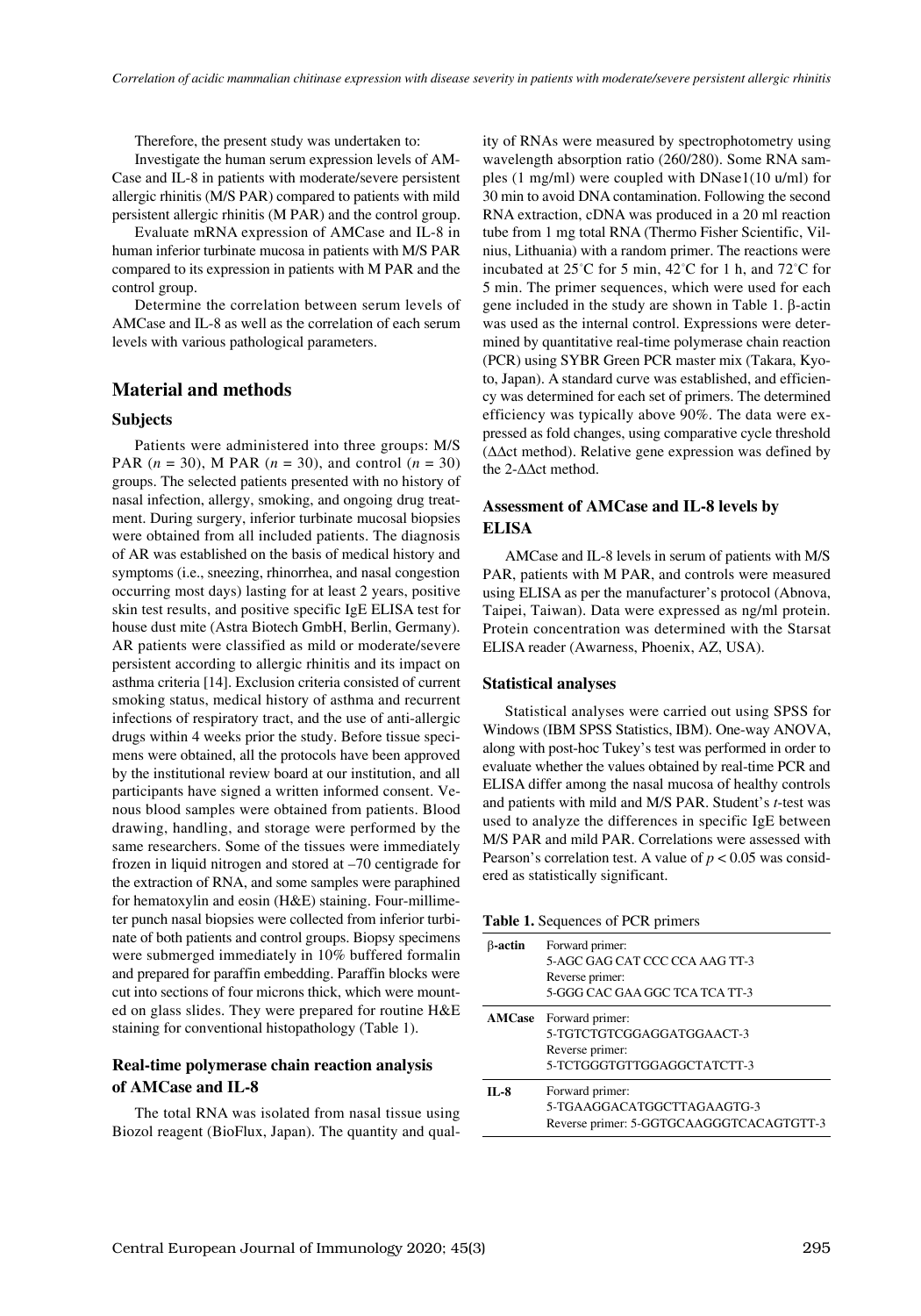| <b>Variable</b>                                     | <b>Healthy control</b> | <b>MPAR</b>       | <b>M/S PAR</b>      |
|-----------------------------------------------------|------------------------|-------------------|---------------------|
| Gender, male/female                                 | 18/12                  | 20/10             | 22/8                |
| Age                                                 | $28.5 \pm 6.42$        | $26.03 \pm 4.03$  | $26.7 + 4.87$       |
| SIgE for house dust mite (IU/ml)                    | $\Omega$               | $0.51 \pm 0.15$   | $4.57 + 5.56$       |
| $TlgE$ (IU/ml)                                      | $82.63 + 43.88$        | $236.3 + 33.24$   | $1061.1 \pm 88.41$  |
| Blood eosinophil counts                             | $74.5 \pm 40.02$       | $255.7 \pm 70.96$ | $607.27 \pm 117.37$ |
| Degree of eosinophil infiltration into nasal mucosa | $0.5 \pm 0.5$          | $1.7 \pm 0.59$    | $3.63 \pm 1.88$     |
| Disease duration in years                           | $\Omega$               | $15.63 \pm 2.09$  | $17.17 \pm 4.39$    |

|  | <b>Table 2.</b> Demographic characteristics of participants |  |
|--|-------------------------------------------------------------|--|
|  |                                                             |  |



**Fig. 1.** Real-time PCR analysis of AMCase (**A**) and IL-8 (**B**). mRNA in inferior turbinate nasal mucosal tissue from controls and patients with M PAR and M/S PAR. \* indicates significant difference in the expression levels of AMCase and IL-8 among normal, mild, and moderate/severe persistent allergic nasal mucosa ( $p < 0.05$ ). Results are shown as

**Table 3.** Comparison of baseline characteristics, AMCase gene expression, IL-8 gene expression, serum levels of AMCase, and IL-8 among control group, patients with M PAR, and patients with M/S PAR

| <b>Variable</b>                       | <b>Control</b> | <b>MPAR</b>                                        | <b>M/S PAR</b>  |
|---------------------------------------|----------------|----------------------------------------------------|-----------------|
| AMCase gene expression $1.4 \pm 1.15$ |                | $2.81 \pm 1.2$                                     | $4.13 \pm 3.32$ |
| IL-8 gene expression                  |                | $1.01 \pm 0.53$ $2.25 \pm 0.95$ $4.04 \pm 3.06$    |                 |
| Serum AMCase level                    |                | $17.89 \pm 2.98$ 19.97 $\pm 3.65$ 23.79 $\pm 2.78$ |                 |
| Serum IL-8 level                      |                | $10.1 \pm 3.21$ $14.41 \pm 2.22$ $26.08 \pm 3.35$  |                 |

*Results are shown as mean ±SD*

## **Results**

#### **Clinical characteristics of participants**

The characteristics of patients with persistent allergic rhinitis and healthy controls are demonstrated in Table 2. As shown in Table 2, age was similarly distributed among the healthy controls and the patients with PAR. The duration of disease did not significantly differ between the groups of patients with M and M/S PAR, and serum total IgE levels were higher in patients with M and M/S PAR than in individuals with healthy nasal mucosa.

# **Gene expression levels of AMCase and IL-8 in nasal mucosa**

The gene expression levels of AMCase and IL-8 were determined in healthy, M, and M/S PAR nasal mucosa samples using real-time PCR. As shown in Figure 1 and Table 3, the expression levels of AMCase and IL-8 presented significant increase in nasal mucosa of patients with M/S PAR compared to nasal mucosa of patients with M PAR and the controls. Similarly, the gene expressions of AMCase and IL-8 were statistically different between M PAR and control groups.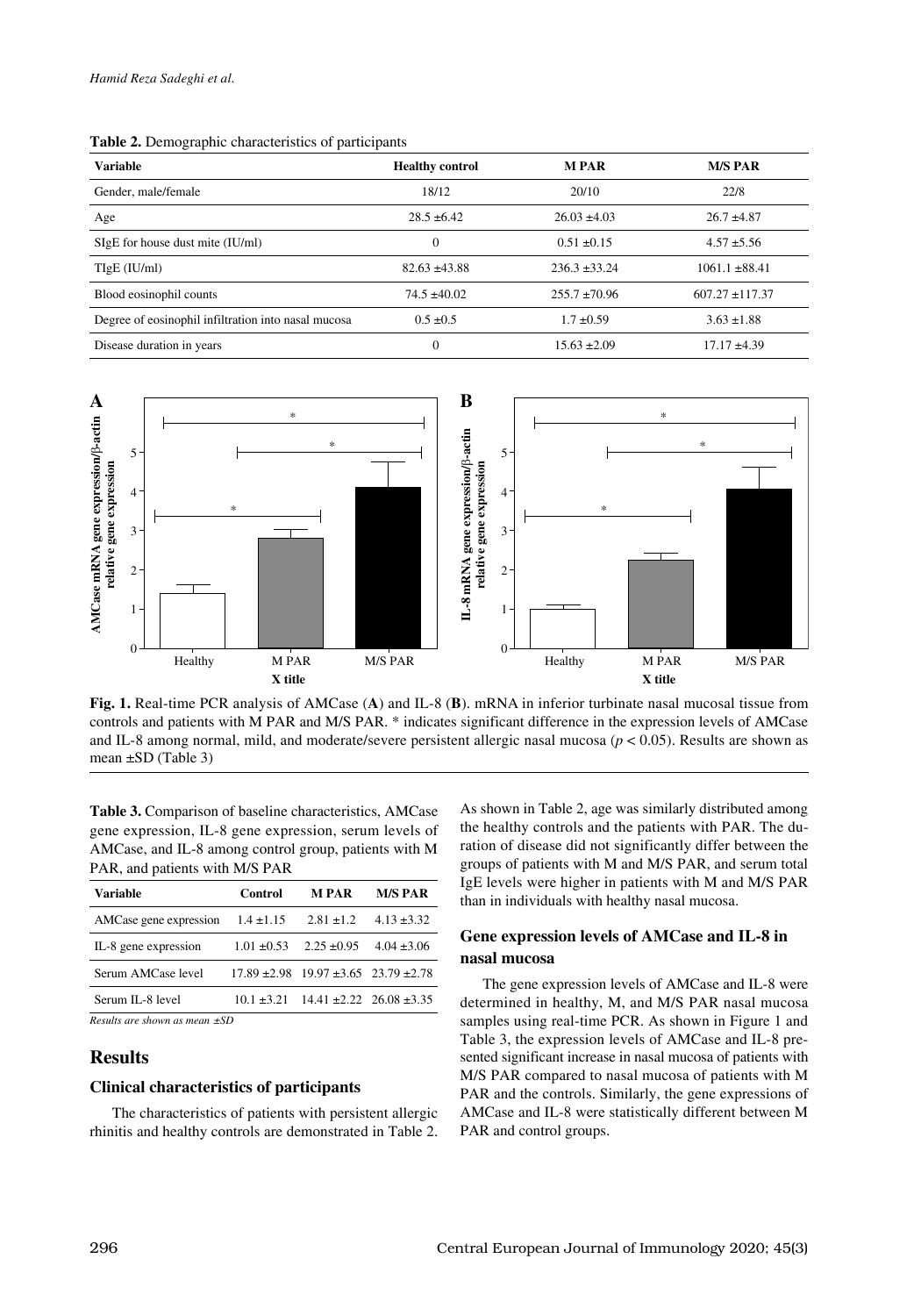

**Fig. 2.** Comparison between serum levels of AMCase (**A**) and IL-8 (**B**) in controls and patients with M PAR and M/S PAR. \* indicates a significant difference in the expression levels of AMCase and IL-8 among normal, M PAR, and M/S

# **Serum levels of AMCase and IL-8 in patients with M/S PAR, M PAR, and healthy controls**

As shown in Figure 2 and Table 3, AMCase and IL-8 levels (ng/ml) were measured in the serum obtained from patients with M/S PAR, M PAR, and healthy controls. Significantly higher levels of AMCase and IL-8 were found in serum obtained from patients with M/S PAR compared to healthy participants (*p* < 0.05) and patients with M PAR. Likewise, the differences between the patients with M PAR and healthy controls in terms of levels of AMCase and IL-8 were statistically significant  $(p < 0.05)$ .

# **Associations between serum levels of AMCase with immunopathogenesis of M/S PAR**

As shown in Figure 3, there were considerable associations between serum AMCase levels and TNSS (*R* = 0.576, *p* < 0.05; Fig. 3A), degree of eosinophil infiltration to nasal  $(R = 0.393, p < 0.05$ ; Fig. 3B), and SIgE  $(R = 0.524,$  $p < 0.05$ ; Fig. 3C). On the other hand, serum AMCase levels did not correlate with blood eosinophil counts  $(R = 0.178, p > 0.05;$  Fig. 3D) or TIgE  $(R = 0.277,$  $p > 0.05$ ; Fig. 3E). Moreover, the correlation between serum AMCase levels and serum IL-8 levels was statistically significant ( $R = 0.525$ ,  $p < 0.05$ ; Fig. 3F).

# **Associations between serum levels of IL-8 with immunopathogenesis of M/S PAR**

As shown in Figure 4, the correlations between serum IL-8 levels and TNSS ( $R = 0.428$ ,  $p < 0.05$ ; Fig. 4A), degree of eosinophil infiltration to nasal  $(R = 0.547)$ , *p* < 0.05; Fig. 4B), and SIgE (*R* = 0.473, *p* < 0.05; Fig. 4C)

were statistically visible. In contrast, there was no association between serum IL-8 levels with blood eosinophil counts  $(R = 0.114, p > 0.05; Fig. 4D)$  and TIgE  $(R = 0.267,$ *p* > 0.05; Fig. 4E).

## **Discussion**

In this study, gene expressions of AMCase and IL-8 in the human nasal mucosa of inferior turbinate as well as the serum levels were investigated. Although local and serum production of AMCase and IL-8 in AR have previously been reported [15-18], this was the first study (as far as the authors of the present study are concerned) conducted on the correlation among AMCase and IL-8 with disease parameters, including disease severity and clinical characteristics. The findings of the present study showed that there was an observable increase in serum levels and gene expression of AMCase and IL-8 in patients with M/S PAR compared to patients with M PAR and the controls. Similar to the data presented here, Cho *et al.* [15] reported that production of AMCase increased in patients with AR compared to healthy controls. Moreover, Gosset *et al.* [19] stated that production of IL-8 in patients with AR raised compared to healthy controls. On the contrary, the results obtained from the present study was rejected by Dassonville [20] and Dasilva [21]. Data on cellular spreading is required to disclose practical characteristics of AMCase. The gene expression of AMCase has been recognized by northern blotting analysis in human submandibular gland and stomach [22]. This pattern of spreading suggested that AMCase takes on a significant role in the digestion of ingested chitin-coated animals and plants rather than being a mere defense system [22]. Nevertheless, it is possible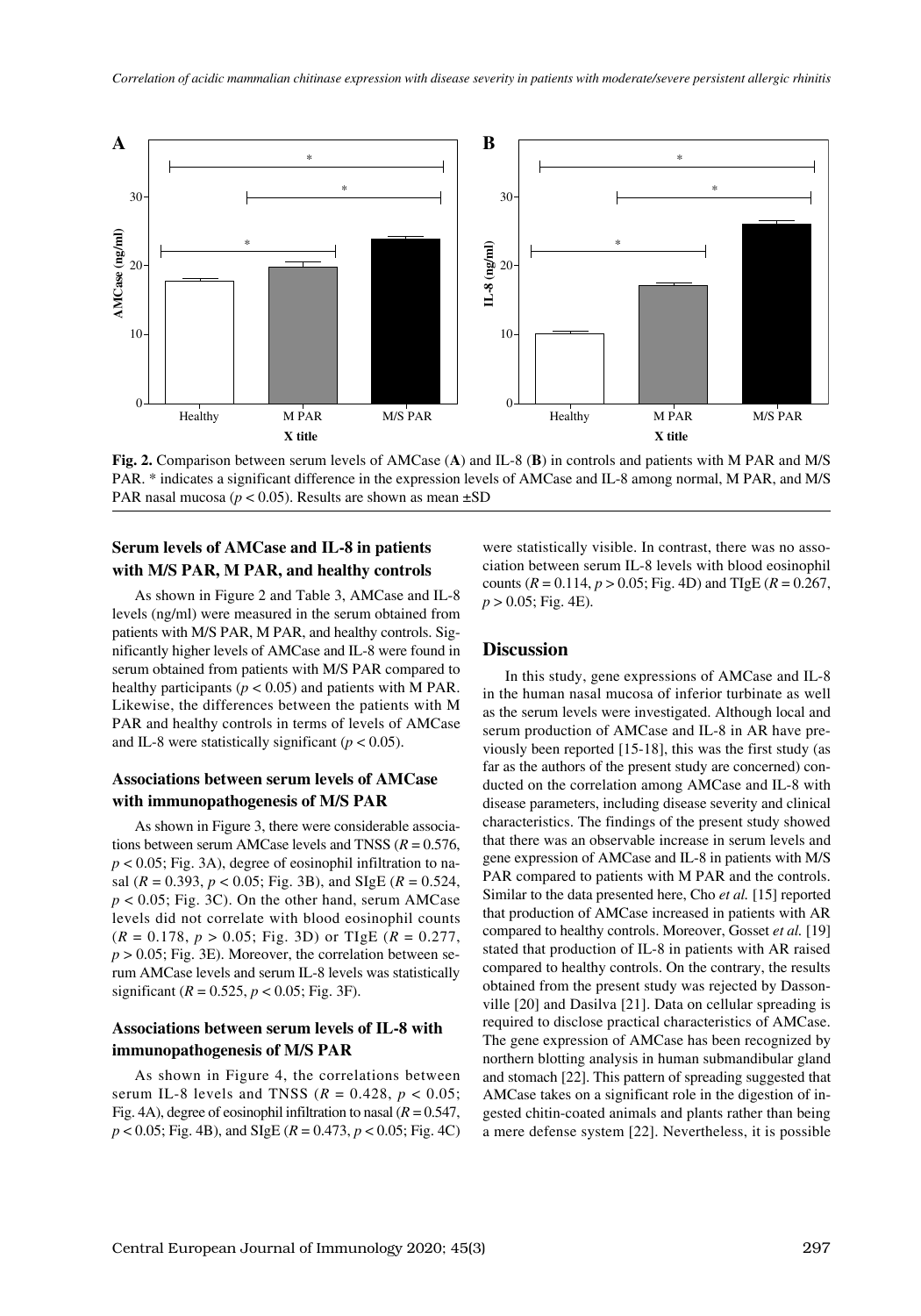

**Fig. 3.** Correlations between serum levels of AMCase and total nasal score syndrome (TNSS) (**A**), nasal eosinophil count (**B**), specific IgE (SIgE) (**C**), blood eosinophil count (**D**), total IgE (TIgE) (**E**), and serum IL-8 levels (**F**) in patients with moderate/severe persistent allergic rhinitis (M/S PAR)

that AMCase participates in defense against chitin coating pathogens, such as fungi. Overdijk *et al.* [23] suggested that the attendance of chitinase in human serum may be due to a function of AMCase in the defense against chitinous pathogens, such as fungi. This suggestion is supported by the observation that a systemic infection with *Aspergillus Fumigates* results in increasing chitinase levels and this, in turn, can be inhibited by antifungal treatment [24]. However, a great number of macromolecules, consisting of mucine and antibacterial substances, are secreted by submucosal glands and epithelial cells in nasal mucosa. Cho *et al.* [15] reported that AMCase was noticeably produced in the epithelial cells and submucosal glands in healthy nasal mucosa, indicating its participation in defense against chitin-containing pathogens. Moreover, it may play a role in allergic reaction similar to other inflammatory mediators in allergic rhinitis, due to its up-regulation of allergic conditions. One of the strengths of this study was that the correlations among AMCase and IL-8 with clinical characteristics were analyzed. It was found that serum levels of AMCase and IL-8 were positively associated with SIgE and the number of infiltrating eosinophils to nasal mucosa. Nasal eosinophils could induce inflammation, which cause nasal hyperactivity. Interestingly, there were visible correlations between AMCase and IL-8 with TNSS; therefore, the present data support the concept that AMCase and IL-8 are associated with disease severity. Serum levels of AMCase are associated with congestion and sneezing. In the present study, there was a correlation between IL-8 and sneezing; however, the correlations between both AMCase and IL-8 with rhinorrhea were not statistically significant. In addition, there was a positive correlation between serum levels of AMCase and IL-8, indicating that up-regulation of AMCase was associated with up-regulation of IL-8. Another noteworthy finding was that serum levels of AMCase and IL-8 were not correlated with blood eosinophil count, suggesting that it was more reasonable to estimate the level of eosinophils in tissue than in blood.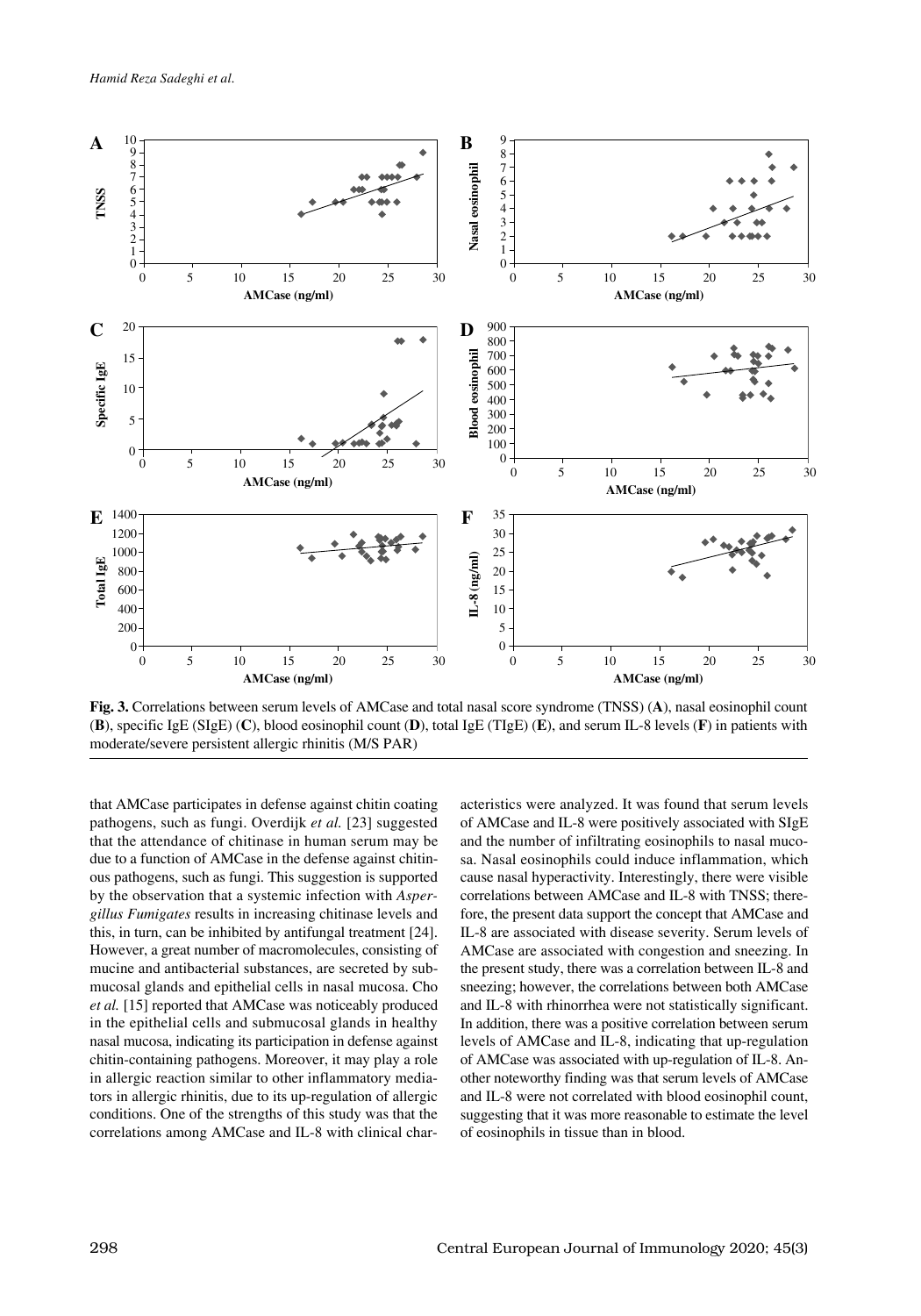



The present study showed that disease parameters are associated with up-regulation of AMCase and IL-8.

#### **Acknowledgments**

This work has been obtained from MSc thesis of Mr. Hamid Reza Sadeghi. Additionally, we wish to acknowledge the financial support of research council of Shahrekord University of Medical Sciences (No. 1918-87-01- 1392).

*The authors declare no conflict of interest.* 

#### **References**

- 1. Baena-Cagnani CE, Canonica GW, Helal MZ, et al. (2015): The international survey on the management of allergic rhinitis by physicians and patients. World Allergy Organ J 8: 10.
- 2. Solomon CG, Wheatley LM, Togias A (2015): Allergic Rhinitis. N Engl J Med 372: 456-463.



**Fig. 4.** Correlations between serum levels of IL-8 and total nasal score syndrome (TNSS) (**A**), nasal eosinophil count (**B**), specific IgE (SIgE) (**C**), blood eosinophil count (**D**), and total IgE (TIgE) (**E**) in patients with moderate/severe persistent allergic rhinitis (M/S PAR)

- 3. Zhu Z, Zheng T, Homer RJ, et al. (2004): Acidic mammalian chitinase in asthmatic Th2 inflammation and IL-13 pathway activation. Science 304: 1678-1682.
- 4. Elias JA, Homer RJ, Hamid Q, Lee CG (2005): Chitinases and chitinase-like proteins in T H 2 inflammation and asthma. J Allergy Clin Immunol 116: 497-500.
- 5. Wills-Karp M, Karp CL (2004): Chitin checking-novel insights into asthma. N Engl J Med 351: 1455-1457.
- 6. O'Neil SE, Heinrich TK, Hales BJ, et al. (2006): The chitinase allergens Der p 15 and Der p 18 from Dermatophagoides pteronyssinus. Clin Exp Allergy 36: 831-839.
- 7. Weber E, Hunter S, Stedman K, et al. (2003): Identification, characterization, and cloning of a complementary DNA encoding a 60-kd house dust mite allergen (Der f 18) for human beings and dogs. J Allergy Clin Immunol 112: 79-86.
- 8. Matsui EC, Hansel NN, McCormack MC, et al. (2008): Asthma in the inner city and the indoor environment. Immunol Allergy Clin North Am 28: 665-686.
- 9. Mio T, Romberger DJ, Thompson AB, et al. (1997): Cigarette smoke induces interleukin-8 release from human bronchial epithelial cells. Am J Respir Crit Care Med 155: 1770-1776.
- 10. Hasan Bayram, Jagdish L, Devalia, et al. Davies (1998): The effect of diesel exhaust particles on cell function and release of inflammatory mediators from human bronchial epithelial cells in vitro. Am J Respir Cell Mol Biol 18: 441-448.